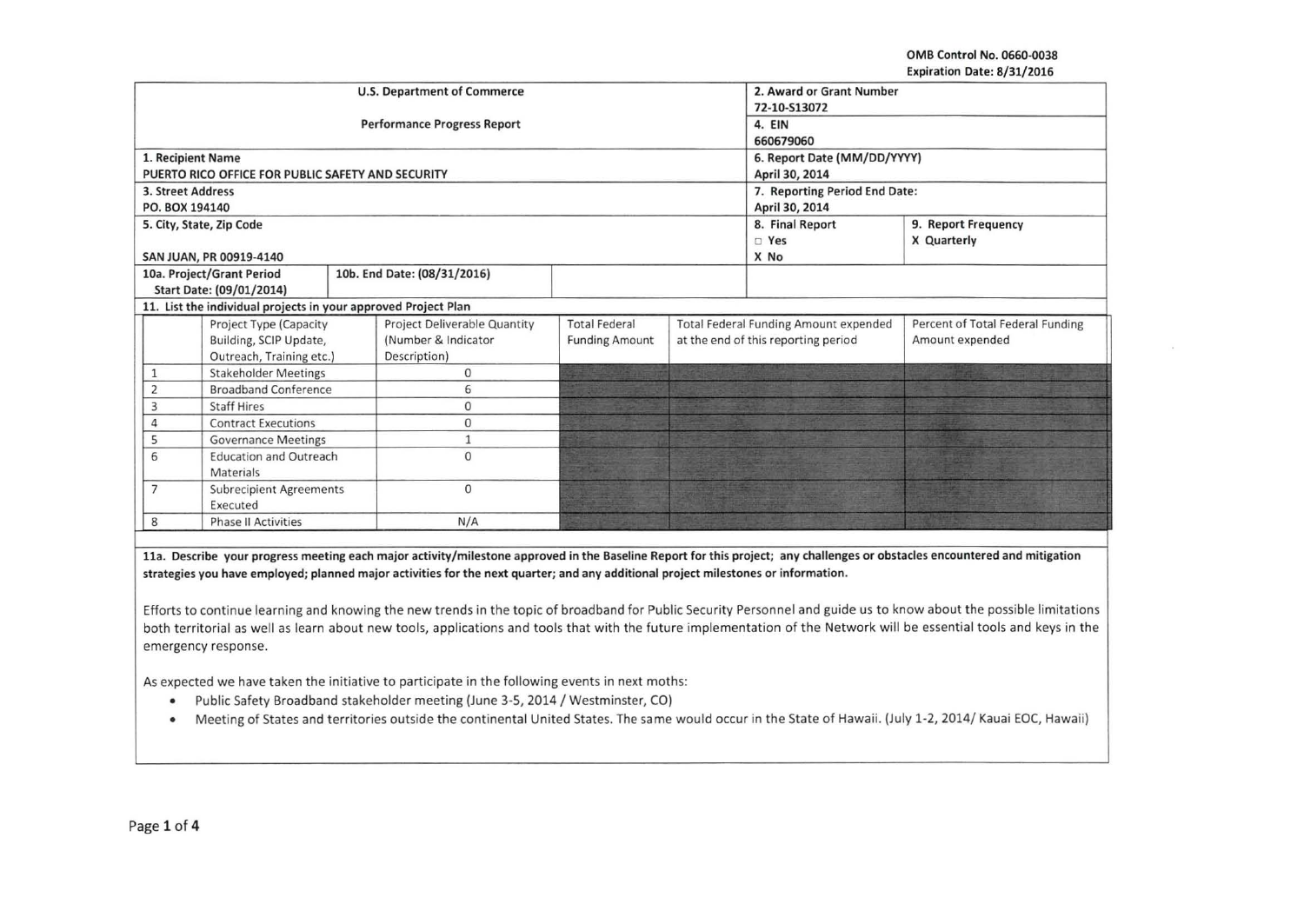llb. If the project team anticipates requesting any changes to the approved Baseline Report in the next quarter, describe those below. Note that any substantive changes to the Baseline Report must be approved by the Department of Commerce before implementation.

We are not expecting any changes.

llc. Provide any other information that would be useful to NTIA as it assesses this project's progress.

Puerto Rico Office for Public Safety and Security meetings have been held with the CIO of the Government of Puerto Rico in which they are directed to continue to keep you informed of the progress made and future goals.

Recent topics discussed is the establish Meetings of the Committee of interoperability and subsequently the Sub Committee on broadband.

- The meetings are scheduled for the month of May .
- Are processed through written communication a formal application to the heads of the agencies that are members of the Committee of interoperability to designate or validate the designated before.
- They are required to the Public Safety Agencies to designate people related or knowledgeable about the areas of computing or technologies to become key tools in the planning of this project.

lld. Describe any success stories or best practices you have identified. Please be as specific as possible.

During this period, we have glimpsed the utilization of the observance of the Week of Emergency Management to develop a presentation to the emergency handles of our island as well as groups of volunteers and staff response of other primary agencies of the Government of Puerto Rico.

This type of communication taking the message on the initiative of the Project of Broadband would capture the attention for future communications and other conferences that will be under way looking for achieving receive the responses required and necessary for the strategy of planning the project.

The Regional Conferences will be located in three municipalities of the island which will help to bring a message to the entire island.

The location of these conferences will be in Vega Alta (north), Aguada (west), Guayama (south). The number of people invited are close to the 300 by conference and interacts with people of Public Security of various state and city agencies in addition to the volunteer groups.

12. Personnel

12a. If the project is not fully staffed, describe how any lack of staffing may impact the project's time line and when the project will be fully staffed.

The project is not fully staffed, but we hire two (2) staff members on Q2, as projected in our Baseline/Expenditure Plan. We don't anticipate any changes to the project's timeline.

12b. Staffing Table

| <b>Job Title</b>             | FTE % | <b>Project(s) Assigned</b>                                                     | Change |
|------------------------------|-------|--------------------------------------------------------------------------------|--------|
| <b>Project Manager</b>       |       | Implementation of the plan and assure that project milestones are achieved     |        |
| <b>Financial Coordinator</b> |       | Produce reporting of financial report and transactions including audit systems |        |

Page 2 of 4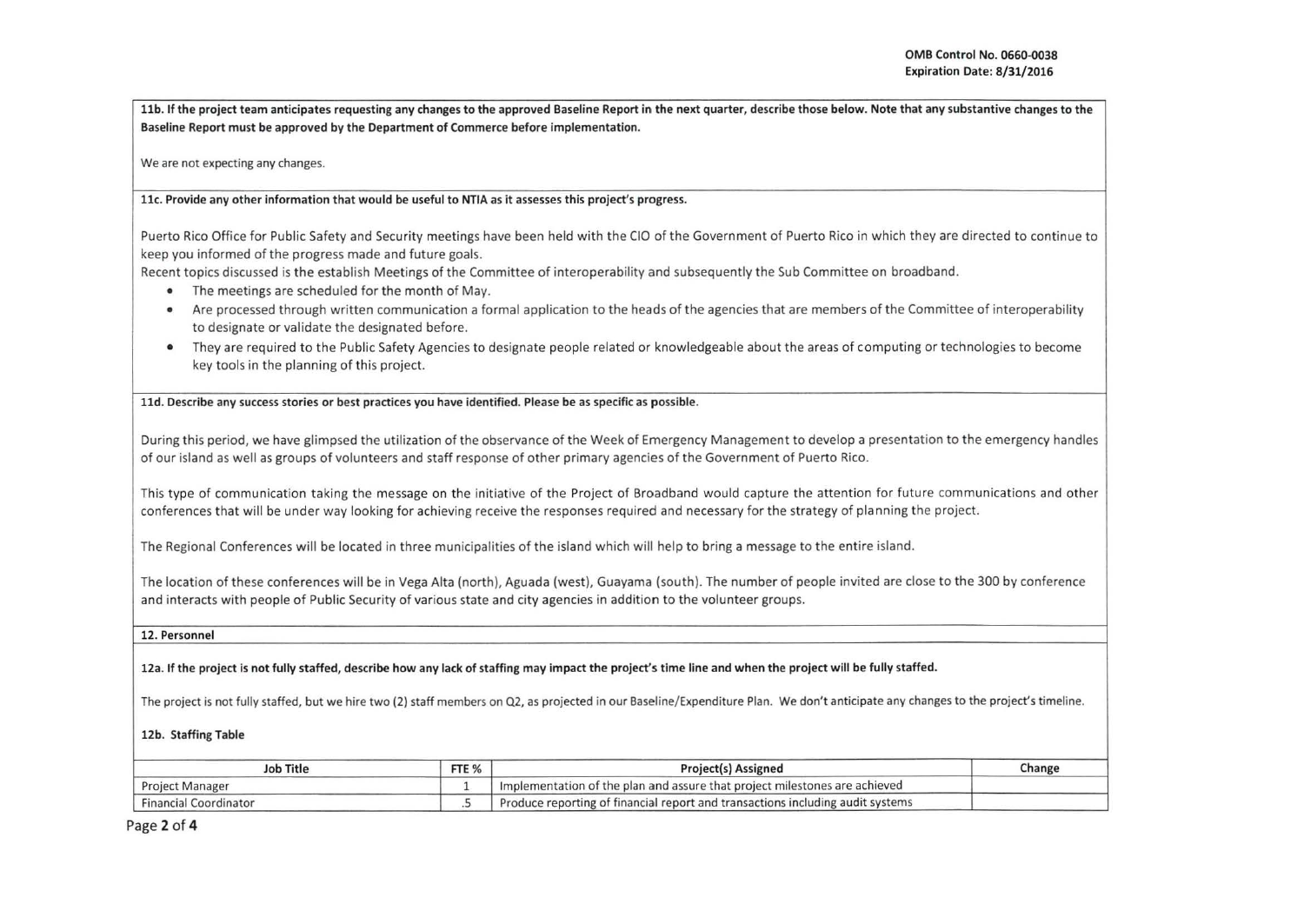| Add Row<br>Remove Row                                                                                                                 |                                                                 |                                                                                                               |                                       |                            |                               |               |                                      |                                                |                                                 |                                 |  |
|---------------------------------------------------------------------------------------------------------------------------------------|-----------------------------------------------------------------|---------------------------------------------------------------------------------------------------------------|---------------------------------------|----------------------------|-------------------------------|---------------|--------------------------------------|------------------------------------------------|-------------------------------------------------|---------------------------------|--|
|                                                                                                                                       | 13. Subcontracts (Vendors and/or Subrecipients)                 |                                                                                                               |                                       |                            |                               |               |                                      |                                                |                                                 |                                 |  |
| 13a. Subcontracts Table - Include all subcontractors. The totals from this table must equal the "Subcontracts Total" in Question 14f. |                                                                 |                                                                                                               |                                       |                            |                               |               |                                      |                                                |                                                 |                                 |  |
| Name                                                                                                                                  | Subcontract Purpose                                             | Type                                                                                                          | (Vendor/Subrec.)                      | RFP/RFQ<br>Issued<br>(Y/N) | Contract<br>Executed<br>(Y/N) | Start<br>Date | End<br>Date                          | <b>Total Federal</b><br><b>Funds Allocated</b> | <b>Total Matching</b><br><b>Funds Allocated</b> | Project and % Assigned          |  |
| TBD                                                                                                                                   | Planning/ Project<br>Management/<br>Engineering<br>Organization |                                                                                                               | Vendor                                | N                          | N                             | TBD           | TBD                                  | TBD                                            | TBD                                             |                                 |  |
| TBD                                                                                                                                   | Legal assistance with<br><b>MOUs</b>                            |                                                                                                               | Vendor                                | N                          | N                             | TBD           | TBD                                  | <b>TBD</b>                                     | TBD                                             |                                 |  |
| TBD                                                                                                                                   | Phase II Support                                                |                                                                                                               | Vendor                                | $\mathsf{N}$               | N                             | TBD           | TBD                                  | TBD                                            | <b>TBD</b>                                      |                                 |  |
| TBD                                                                                                                                   | Planning/ Project<br>Management/<br>Engineering<br>Organization |                                                                                                               | Vendor                                | N                          | N                             | TBD           | TBD                                  | TBD                                            | TBD                                             |                                 |  |
| Add Row<br>Remove Row                                                                                                                 |                                                                 |                                                                                                               |                                       |                            |                               |               |                                      |                                                |                                                 |                                 |  |
| 13b. Describe any challenges encountered with vendors and/or subrecipients.                                                           |                                                                 |                                                                                                               |                                       |                            |                               |               |                                      |                                                |                                                 |                                 |  |
| None at this time. We will start working on RFP development next quarter.                                                             |                                                                 |                                                                                                               |                                       |                            |                               |               |                                      |                                                |                                                 |                                 |  |
| 14. Budget Worksheet                                                                                                                  |                                                                 |                                                                                                               |                                       |                            |                               |               |                                      |                                                |                                                 |                                 |  |
|                                                                                                                                       |                                                                 | Columns 2, 3 and 4 must match your current project budget for the entire award, which is the SF-424A on file. |                                       |                            |                               |               |                                      |                                                |                                                 |                                 |  |
| Only list matching funds that the Department of Commerce has already approved.                                                        |                                                                 |                                                                                                               |                                       |                            |                               |               |                                      |                                                |                                                 |                                 |  |
| Project Budget Element (1)                                                                                                            |                                                                 | <b>Federal Funds</b><br>Awarded (2)                                                                           | <b>Approved Matching</b><br>Funds (3) |                            | <b>Total Budget</b><br>(4)    |               | <b>Federal Funds</b><br>Expended (5) | <b>Approved Matching Funds</b><br>Expended (6) |                                                 | <b>Total Funds Expended (7)</b> |  |
| a. Personnel Salaries                                                                                                                 |                                                                 | 201,600.00                                                                                                    |                                       | 117,600.00                 | 319,200.00                    |               | 25,358.00                            |                                                | 0.00                                            | 25,358.00                       |  |
| b. Personnel Fringe Benefits                                                                                                          |                                                                 | 50,400.00                                                                                                     |                                       | 29,400.00                  | 79,800.00                     |               | 3,015.00                             |                                                | 0.00                                            | 3,015.00                        |  |
| c. Travel                                                                                                                             |                                                                 | 93,600.00                                                                                                     |                                       | 0.00                       | 93,600.00                     |               | 16,237.00                            |                                                | 0.00                                            | 16,237.00                       |  |
| d. Equipment                                                                                                                          |                                                                 | 0.00                                                                                                          |                                       | 0.00                       | 0.00                          |               | 0.00                                 |                                                | 0.00                                            | 0.00                            |  |
| e. Materials/Supplies                                                                                                                 |                                                                 | 16,624.00                                                                                                     |                                       | 0.00                       | 16,624.00                     |               | 668.00                               |                                                | 0.00                                            | 668.00                          |  |

Page 3 of 4